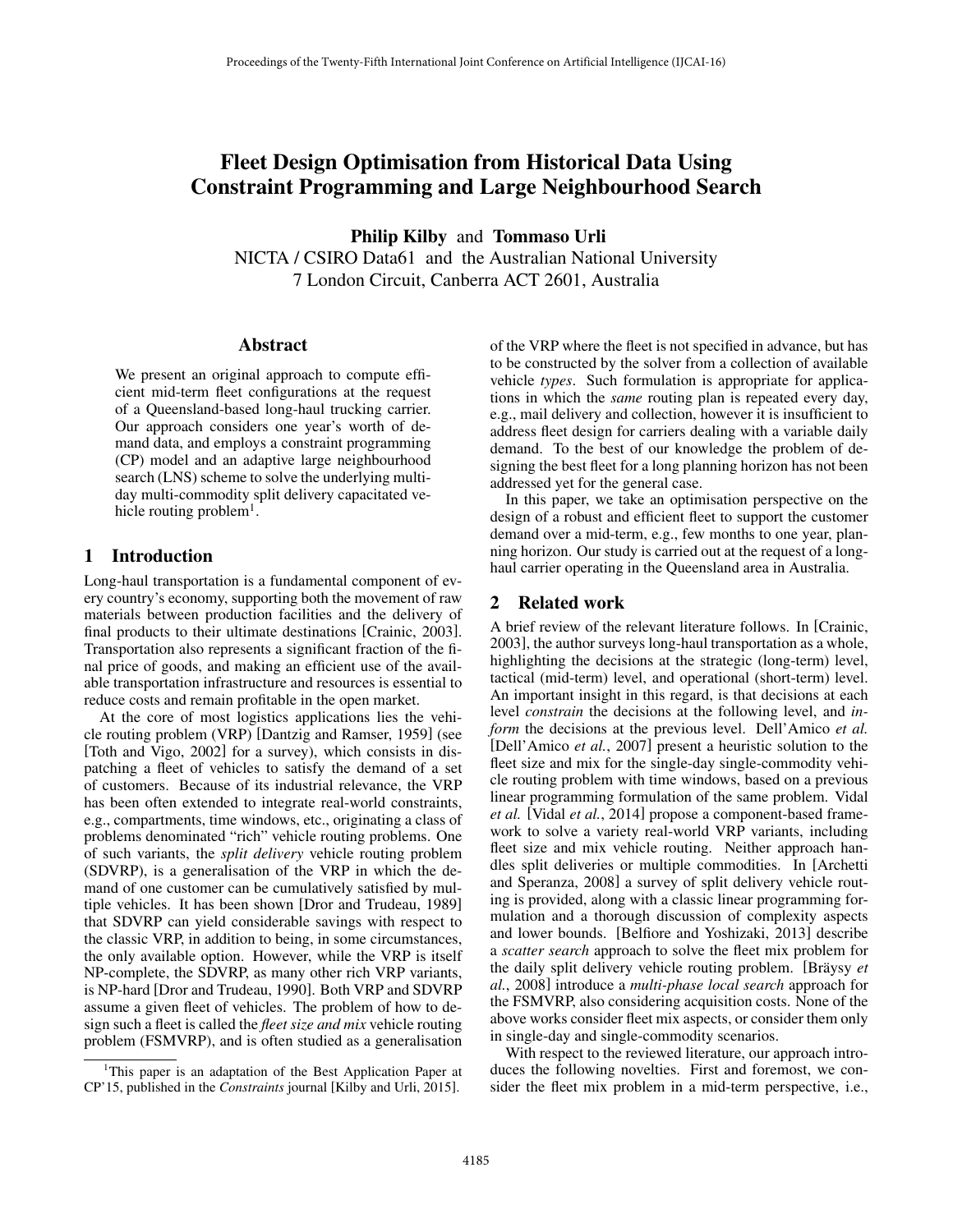we seek to find a *single* fleet design to support the demand across a planning horizon spanning months to years. Second, we consider a multi-commodity split delivery vehicle routing problem, which is very common in real-world industrial contexts. Finally, we propose a Pareto-based technique to extract guaranteed representative subsets of days from the historical data, and to make the problem more tractable.

### 3 The problem

Ė

Our client serves a set of customers  $c \in \mathbb{C}$  with locations  $l_c \in L$ , and faces a daily multi-commodity, split delivery, long-haul vehicle routing problem, to be addressed using a heterogeneous fleet of trucks. On a daily basis, each customer  $c \in \mathbf{C}$  may issue an order for a quantity  $\mathbf{q}_{c,k} \in \mathbb{Z}^*$  of some commodity  $k \in \mathbf{K}$ . We will use the sets C and L interchangeably. The available vehicle types  $t \in$ **T** to carry out the deliveries differ in *i*) their total capacity, denoted by  $\mathbf{b}_t$ , *ii)* the commodities that can be transported, specified through a Boolean compatibility relation  $\text{comp}_{t,k}$ , and *iii*) the operation cost per kilometre, denoted by w*t*. Table 1 reports the described parameters for the considered vehicle types. Following our client's requirements, goods must be picked up from a central depot, denoted by dep, where the vehicles must return at the end of the day. We are given the distance in kilometres,  $dist_{l_i,l_j}$ , between each pair of locations  $l_i, l_j \in \mathbf{L} \cup \{l_{\mathbf{dep}}\}$ . Our client handles the delivery of refrigerated (or *chilled*) and non-refrigerated (or *ambient*) products, but only some of the vehicle types are refrigerated. Ambient goods can be transported in all vehicles. The above problem

| # | Model                  | $W_t$ | $\mathbf{b}_{t}$ | <b>Refrigerated</b> |
|---|------------------------|-------|------------------|---------------------|
|   | <b>B-Double</b>        | 2.59  | 34               | no                  |
|   | A-Double               | 2.67  |                  | no                  |
|   | <b>B-Triple</b>        | 2.86  | 48               | no                  |
| 3 | <b>B-Double Reefer</b> | 2.99  | 34               | yes                 |
|   | A-Double Reefer        | 3.04  |                  | yes                 |

Table 1: Vehicle data.

can be seen in two perspectives. At the *operational* (day to day) level, we want to load and route a given fleet of vehicles so that the daily demand of all the customers is met, the vehicle capacities and compatibilities are respected, and the total operation cost is minimised. At the *tactical* level, given an unlimited availability of each type of vehicle, we want to design a fleet with enough capacity to support the operations over the mid-term based on one year of historic demand data.

# 4 Proposed approach

Following the principle, expressed in [Crainic, 2003], that decisions at the tactical level must be informed by the decisions at the operational level, we propose to solve the fleet mix problem by lifting the daily loading and routing problem to a multi-day perspective, and by relaxing the fixed fleet constraint<sup>2</sup>. This allows our method to find the most suitable fleet design across the multi-day horizon, instead of producing a different fleet for each day.

The multi-day extension of the problem over a horizon  $D = \{0, \ldots, D-1\}$  of *D* days, is obtained by augmenting the demand  $q_{c,k}$  with an additional index *d* indicating which day it belongs to  $(q_{d,c,k})$ . Moreover, we assume a bound *V* on the maximum number of vehicles in the fleet, and we denote the set of all possible vehicles indices as  $V = \{0, \ldots, V-1\}.$ Finally, for model compactness, on each day  $d \in D$  we only consider the customers  $C_d \subseteq C$  for which  $q_{d,c,k} > 0$ .

# 4.1 Model

We solve the above problem by means of an adaptive large neighbourhood search (LNS) procedure built on top of a constraint programming (CP) model. Our model is inspired by the multi-day vehicle routing approach described in [Di Gaspero and Urli, 2014], but follows a step-based formulation in which each route is encoded as a fixed-length sequence of "visits", rather than the classic vehicle routing formulation in which, for each customer, a "successor" variable points to the next customer. The step-based formulation, similar to the one proposed in [Di Gaspero *et al.*, 2015], is extremely suitable for handling split delivery problems, unlike successor-based formulations where, in order to allow multiple visits to the same customer, one has to use  $n - 1$ "virtual" customers, where *n* is the maximum number of visits. Moreover, unlike both [Di Gaspero and Urli, 2014; Di Gaspero *et al.*, 2015], our model can handle multiple commodities and a flexible (albeit bounded) fleet. For space reasons, we are unable to provide a complete discussion of the constraints (see [Kilby and Urli, 2015] for the full model), however these can be derived from the description of the problem and of the modelling variables.

The variables in our model can be classified in two sets. The first set represents horizon-wide decisions, describing the overall composition of the fleet. For each vehicle  $v \in V$ a variable v<sub>-type</sub><sub>*n*</sub> with domain  $\{0, \ldots, |\mathbf{T}|\}$  represents the type of the vehicle (the vehicle type with index *|*T*|* being assigned to all unused vehicles). A Boolean variable used<sub>*v*</sub> models whether a given vehicle is part of the fleet or not. Finally, an integer variable n veh, with domain  $\{1, \ldots, V\}$ , represents the number of vehicles which are part of the fleet. The second set of variables represent daily decisions. For each day  $d \in D$ , and each vehicle  $v \in V$  a Boolean variable, used on<sub>d,v</sub>, models whether vehicle  $v \in V$  is used on day *d*. Similarly, for each day  $d \in \mathbf{D}$ , the variable n veh on<sub>d</sub> models the number of vehicles used on day *d*. Note that the type and the general availability of each vehicle is decided at the horizon level, but not all the vehicles need to be used every day. Routes are constructed as sequences of steps (visits to customers). We denote the set of steps in a day  $d \in D$ as  $S_d = \{0, \ldots, |C_d| + 1\}$ . The number of daily steps is the number of customers  $|\mathbf{C}_d|$  with non-zero demand on day *d* plus two steps for the initial and final visits to the depot. The arbitrary bound on the route length is motivated by the fact that in long-haul contexts it is very unlikely that the same customer be visited twice by the same vehicle. For each day  $d \in$  **D**, each vehicle  $v \in$  **V**, and each step  $s \in$  **S**<sub>*d*</sub>, an integer variable vis<sub>*d,v,s*</sub>, with domain  $\{0, \ldots, |\mathbf{C}_d|\}$ , represents the

<sup>2</sup> By "relaxing" we mean that the fleet is not given *a priori*, but chosen by the solver and then used for the whole horizon.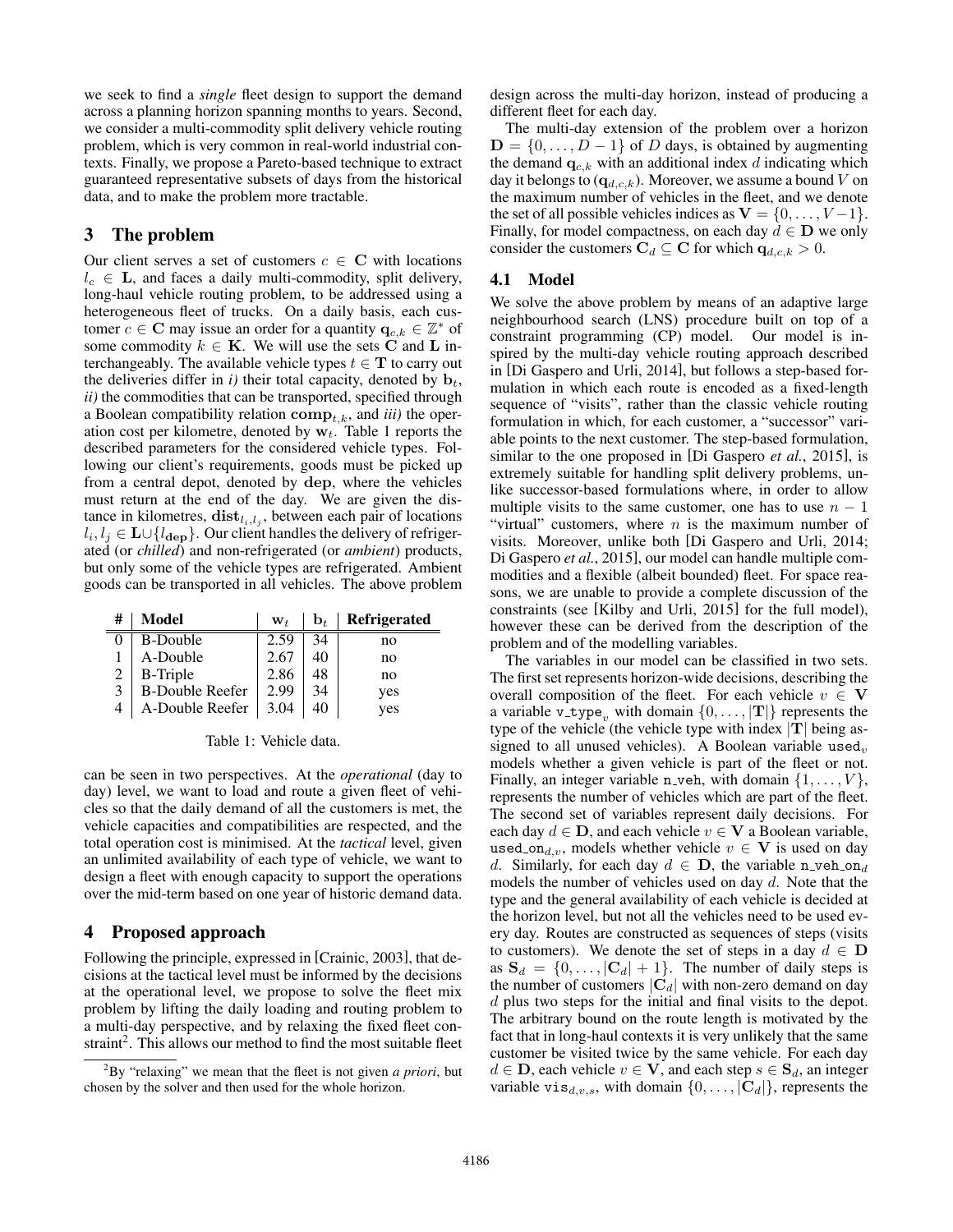*s*-th visit of vehicle *v* on day *d*. The values 0 (or null) and 1 (or dep) in the domain of vis are reserved, respectively, for unused steps and for visits to the depot. Note that null visits can only appear at the end of a route, and allow for routes shorter than *|*S*d|*. Regarding vehicle loading, for each day  $d \in \mathbf{D}$ , for each vehicle  $v \in \mathbf{V}$ , for each step  $s \in \mathbf{S}_d$ , and for each commodity  $k \in \mathbf{K}$ , an integer variable  $\text{load}_{d,v,k,s}$  represents the amount of *k* left on *v* after step *s* is performed on day *d*. In order to define the cost measure, we also need a few auxiliary variables. For each day  $d \in \mathbf{D}$ , each vehicle  $v \in \mathbf{V}$ , and each step  $s \in S_d$ , the total distance travelled up to step *s* by vehicle *v* on day *d* is represented with an integer variable tot<sub>-dist<sub>d,v,s</sub>. Similarly, for each  $d \in$  **D**, and each vehi-</sub> cle  $v \in V$ , the daily operation cost of vehicle v is modelled with a floating point variable  $\text{tot\_cost}_{d,v}$  with a domain going from zero to the maximum vehicle distance multiplied by  $max_{t \in \mathbf{T}} \mathbf{w}_t$ . Finally, a tot cost variable aggregates the daily vehicles costs through a sum constraint, providing the overall cost measure for a given solution *s*. During an optimisation run, the value of tot cost is dynamically upperbounded by the cost of the best solution  $\hat{s}$  found so far, so as to only produce improving solutions.

#### 4.2 Search

Large neighbourhood search (LNS) [Shaw, 1998; Pisinger and Ropke, 2010] is a local search meta-heuristic based on the observation that exploring a large neighbourhood, i.e., modifying a large portion of an existing one, tends to yield solutions of higher quality *wrt.* exploring a small neighbourhood. To make this exploration efficient, LNS has often been coupled with filtering techniques, such as constraint propagation, that contain the size of the neighbourhood by culling lowquality or unfeasible solutions. In our approach, we use the presented CP model as a source of propagation, and we use a branch & bound tree-search strategy to explore the neighbourhood of the incumbent solution. Similar approaches have been applied to tackle several vehicle routing problem variants [Kilby and Shaw, 2006; Ropke and Pisinger, 2006; Kytöjoki *et al.*, 2007].

We define two different search strategies, consisting of different variable and value selection heuristics. The first is used to find the initial solution for LNS. The second is used during the re-optimisation in the *repair* step of LNS.

- Strategy 1. First, the total number of vehicles and their types are chosen, prioritising small fleets and large vehicles. After the fleet has been chosen, we proceed day by day. First we choose how many and which vehicles are dispatched (the fewer the better). Then we handle the loading and routing aspects vehicle by vehicle, trying to maximise their utility. To do this, we load as much as possible at the depot and we unload as much as possible at the customers. After a vehicle returns to the depot, we move on to the next, until all the demand is satisfied.
- Strategy 2. This strategy differs from the previous only with respect to the value selection heuristic, which chooses values uniformly at random within the variables domains, except for the number of vehicles and the initial loads which follow the same principles of Strategy 1.

These strategies, combined with the constraints on the capacity of the fleet, allows us to detect unfeasible fleets early, even in multi-day scenarios. Once the first solution is generated using Strategy 1, the search enters a refinement loop which alternates two steps. First, a *destroy* (or *relax*) procedure sets a subset of the decision variables to their original domains, and propagates the model's constraints until a fix point is reached. After this step we are left with a smaller problem, which is much easier to optimise. Second, a *repair* procedure, consisting of a branch & bound tree-search based on Strategy 2 re-optimises the newly freed variables yielding a new solution. Since the cost of the next solution is dynamically bounded, only improving solutions are generated. Our destroy phase employs two different relaxation schemes, selected with coin-toss probability and parametrised with a parameter  $\delta$ , the *destruction rate*, representing the intensity of the relaxation

- **Relax**  $\delta$  **days.** all the decision variables (of all vehicles) concerning  $\delta$  days chosen uniformly at random are relaxed,
- **Relax**  $\delta$  **vehicles.** all the decision variables (across all days) related to  $\delta$  vehicles, chosen uniformly at random between the ones currently used in the solution plus the first unused vehicle, are relaxed.

The parameter  $\delta$  represents the *adaptive* part of our LNS procedure. It is initialised to 1, and increased by one every time *itermax* iterations (a parameter of the solver) have been spent on a value of  $\delta$  without improvement. Once an improving solution is found,  $\delta$  is re-set to 1. If no improving solution are found, but  $\delta$  cannot be further increased, the search is restarted from a new initial solution. In our setup, each repair step is given a time budget of  $n_{free} \cdot t_{var}$  milliseconds, where  $n_{free}$  is the number of variables relaxed by the destroy step, and *tvar* is a parameter of the solver.

### 4.3 Pre-processing

Solving multi-day problems for long planning horizons, e.g., one year, is computationally hard. The particular nature of our problem, allows us to do better. Using a Pareto dominance-based approach, we identify representative subsets of the historical data, and use those in place of the whole horizon. To accomplish this, we represent each day *d* in the horizon with the total amount of ambient and chilled demand, i.e.,  $(q_{d,amb}, q_{d,chi})$ , and consider these as objectives to be maximised. The idea behind our approach is that, if the demand on a day *p* dominates the demand on a day *q*, then the optimal fleet for *p* is also guaranteed to be able to serve *q*. By extending this reasoning to the multi-day perspective, we can state that a fleet which can solve the multi-day problem based on the Pareto front of the days is also guaranteed to be able to solve all the other days.

We computed the Pareto front based on 364 days of historical order data. The front is composed by only two days, which greatly dominate the other ones. We identified the optimal fleet for such front (we call this the *conservative fleet*), and then we tested it on each day of the horizon. These experiments revealed that, while the identified fleet guarantees a coverage of 100% of the days, almost half of the vehicles were unused, on average, in a typical day. For this reason we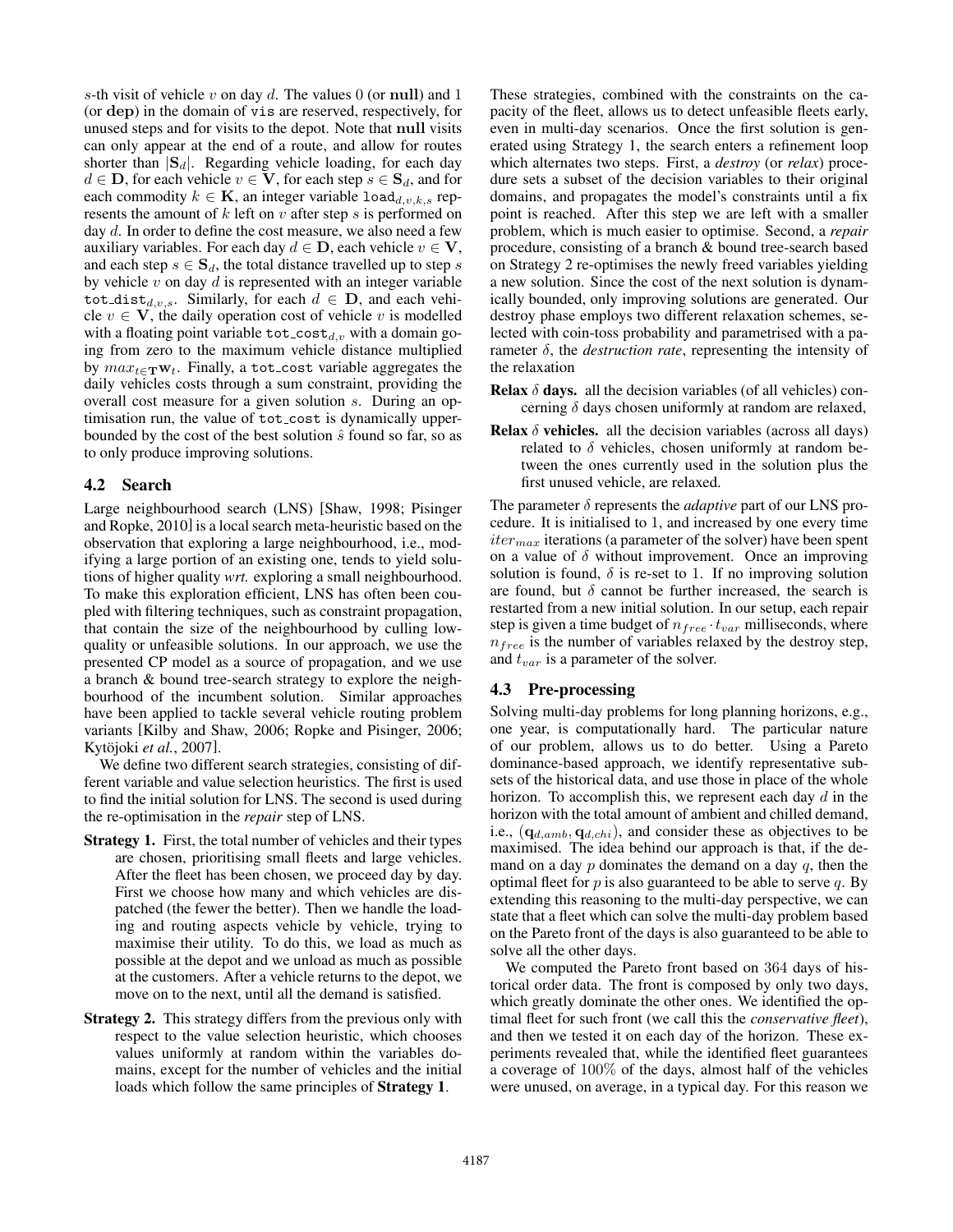decided to adopt a *layered* Pareto approach, in which multiple Pareto fronts, with decreasing degrees of coverage (but increasing levels of efficiency), are generated. The algorithm, discussed extensively in [Kilby and Urli, 2015], proceeds by identifying the Pareto front, removing the days belonging to it from the horizon, and identifying the next one, until there are no more days left. In particular, starting from the 364 days, it identifies 46 fronts with decreasing instance coverage. In Figure 1, we show the annual distribution of chilled and ambient goods demand, highlighting the first six fronts. These contain less than 10 days each, and dominate 100% (front 0, upper right) to 90% (front 5, lower left) of the days.



Figure 1: The demand distribution and the first six fronts.

#### 5 Experimental analysis

We report the major findings from the experimental evaluation. The full discussion of the results, including a comparison between branch & bound, LNS, and a MIP formulation of the problem, can be found in [Kilby and Urli, 2015].

We implemented our CP model and LNS scheme in GECODE 4.4.0 [Schulte *et al.*, 2015] and then carried out an experimental analysis to identify the best fleet for each of the first six fronts. The problem instances considered in our experimental analysis represent the same 364 days used to identify the Pareto fronts. The instances have a median of 19 customers per day, with the total demand evenly distributed between ambient and chilled goods. The tuning of the LNS parameters is described in [Kilby and Urli, 2015]; the final values identified by the tuning procedure are  $iter_{max} = 20$ and  $t_{var} = 1$  millisecond.

We solved the multi-day instances obtained aggregating the days in the Pareto fronts identified in the pre-processing phase. In these experiments we used a maximum number of vehicles of  $V = 25$ . All the experiments were run on a cluster of 3*.*1 GHz AMD Opteron nodes with 64 GB of RAM each and allotted 1 hour of time. The identified fleets differ in size (see Table 2) but share the same composition: the only used vehicles are the largest non-refrigerated and refrigerated trucks, respectively B-Triples and A-Double Reefers.

| $\mathbf{F}$                |    | $\textbf{Cost}_{d}$ | Coverage | $Cost_{\%}$ | <b>Usage</b> |
|-----------------------------|----|---------------------|----------|-------------|--------------|
|                             | 22 | 51.71k              | 100.00%  | 8.60%       | 52.92%       |
|                             | 19 | 52.24k              | 99.73%   | 9.88%       | 62.37%       |
| $\mathcal{D}_{\mathcal{L}}$ | 18 | 51.71k              | 98.90%   | 8.69%       | 64.74%       |
| 3                           | 17 | 51.79k              | 97.80%   | 8.78%       | 68.55%       |
| 4                           | 17 | 52.22k              | 97.25%   | 9.86%       | 69.70%       |
| 5                           |    | 52.66k              | 96.98%   | 10.92%      | 70.50%       |

Table 2: Fleets obtained for the first six fronts.

We then validated each fleet independently on all the daily instances by running the solver for 15 minutes. The results of our analysis are summarised in Table 2 reporting, for every identified fleet,*i)* the number of vehicles (V), *ii)* the average daily operations cost  $(Cost_d)$ , *iii*) the actual instance coverage, *iv)* the difference in daily cost between using the Paretobased fleet vs. the *ideal fleet* for each day ( $Cost_{\%}$ ), and *v*) the average utilisation of vehicles on each day (Usage). Note that the cost of the ideal fleet for each day is a measure of the absolute best we can do, and represents an goal rather than a viable alternative. From our results emerges that, by optimising the usage of resources, it is possible to maintain a good instance coverage while reducing the fleet size. A metric that provides insight on the quality of a fleet is the average daily utilisation of vehicles. Good fleets tend to have a high utilisation rate. For instance, with an average operation cost of about 9% above the the ideal fleet, the fleet based on the 2*nd* Pareto front achieves an instance coverage of almost 99% using 4 vehicles less than the conservative fleet.

### 6 Conclusions

We proposed *i)* a constraint programming model for the multi-day, multi-commodity, fleet mix and routing problem, *ii)* a large neighbourhood scheme to produce daily plans and efficient fleet designs using the proposed model as a propagation engine, and *iii)* a pre-processing phase that allows us to use subsets of instances to predict the best fleet based on the historical demand data. The main novelty of our approach lies in how we use a solver for short-term operational decisions (routing and loading) to inform the mid-term tactical decisions (fleet design), and in our pre-processing technique.

Our approach has also a number of limitations. First, our pre-processing phase relies on the fact that the instance coverage of a fleet can be easily calculated by looking at the total demand. This is not necessarily the case if side constraints, e.g., time windows, are added to the model. While it is relatively easy to add constraints to a CP model, the lack of an effective pre-processing phase can limit substantially our ability to to handle large horizons. Second, our approach does not take into account the costs of modifying the fleet and hiring on-demand vehicles. These aspects must be considered to provide a holistic view to the client. These aspects are presently under investigation.